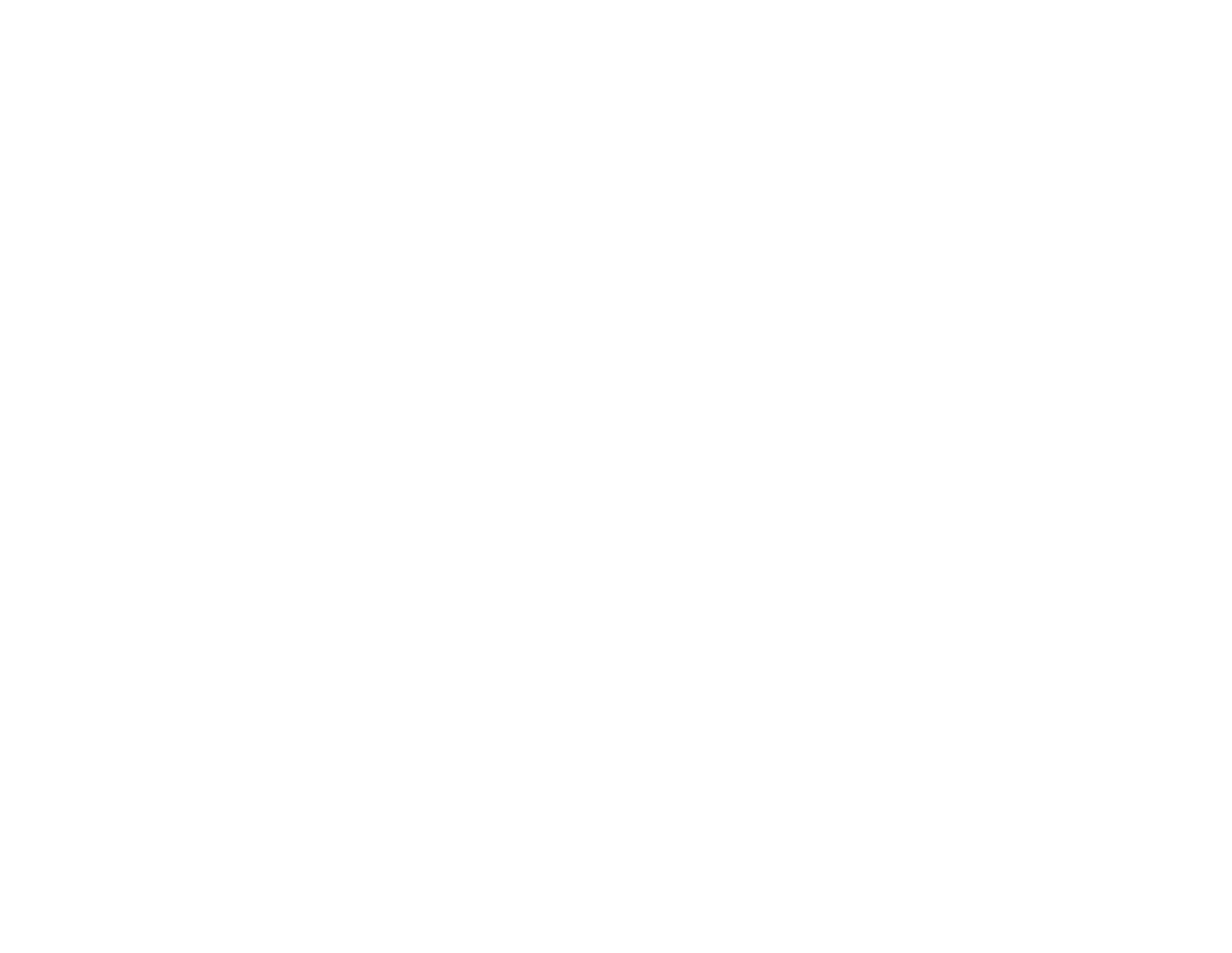## **ACTUAL PERFORMANCE FOR EXPLANATORY MEASURES**

**473 - Public Utility Commission of Texas Fiscal Year 2018 10/2/2018**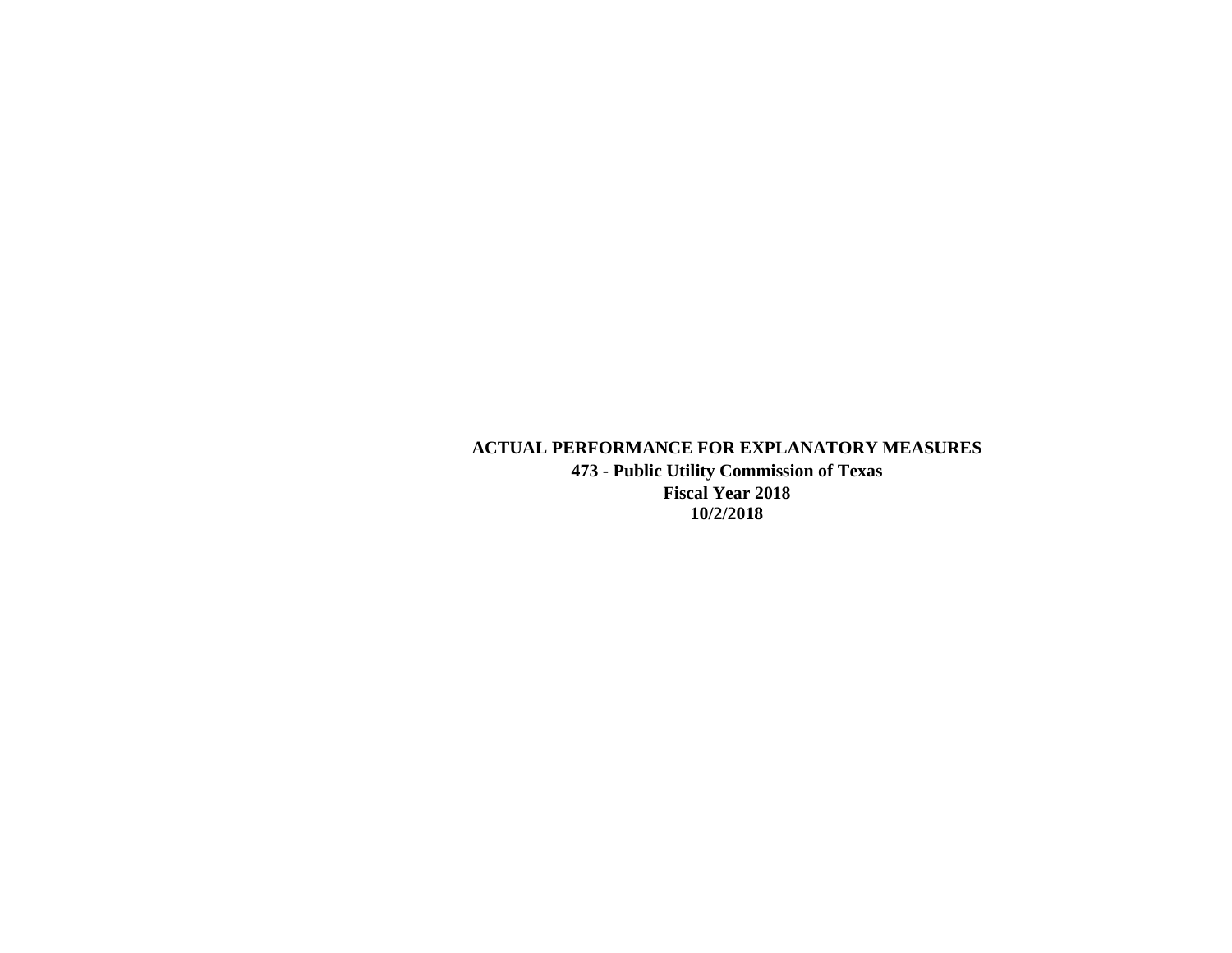#### **Explanatory Measures with Cover Page and Update Explanation**

85th Regular Session, Performance Reporting

Automated Budget and Evaluation System of Texas (ABEST)

| Agency code: 473                  | Agency name: Public Utility Commission of Texas |                    |                                           |  |
|-----------------------------------|-------------------------------------------------|--------------------|-------------------------------------------|--|
| Type/Strategy/Measure             | 2018<br><b>Target</b>                           | 2018<br><b>YTD</b> | <b>Percent of</b><br><b>Annual Target</b> |  |
| <b>Explanatory/Input Measures</b> |                                                 |                    |                                           |  |
| $2-1-1$<br># OF WEBSITE HITS      | INFORMATION AND EDUCATION EFFORTS               |                    |                                           |  |
|                                   | 390,000.00                                      | 178,268.00         | $% *$<br>45.71                            |  |

Explanation of Variance: Utility Customers are primarily visiting the PUC web site for three purposes – information, education and communication. The Customer Protection page views with the most traffic (in descending order) are: Low Income Assistance, How to File a Complaint and Telephone Solicitation. The ending of Lite-UP Texas continues to decreased the number of hits to the PUC website.

<sup>\*</sup> Varies by 5% or more from target.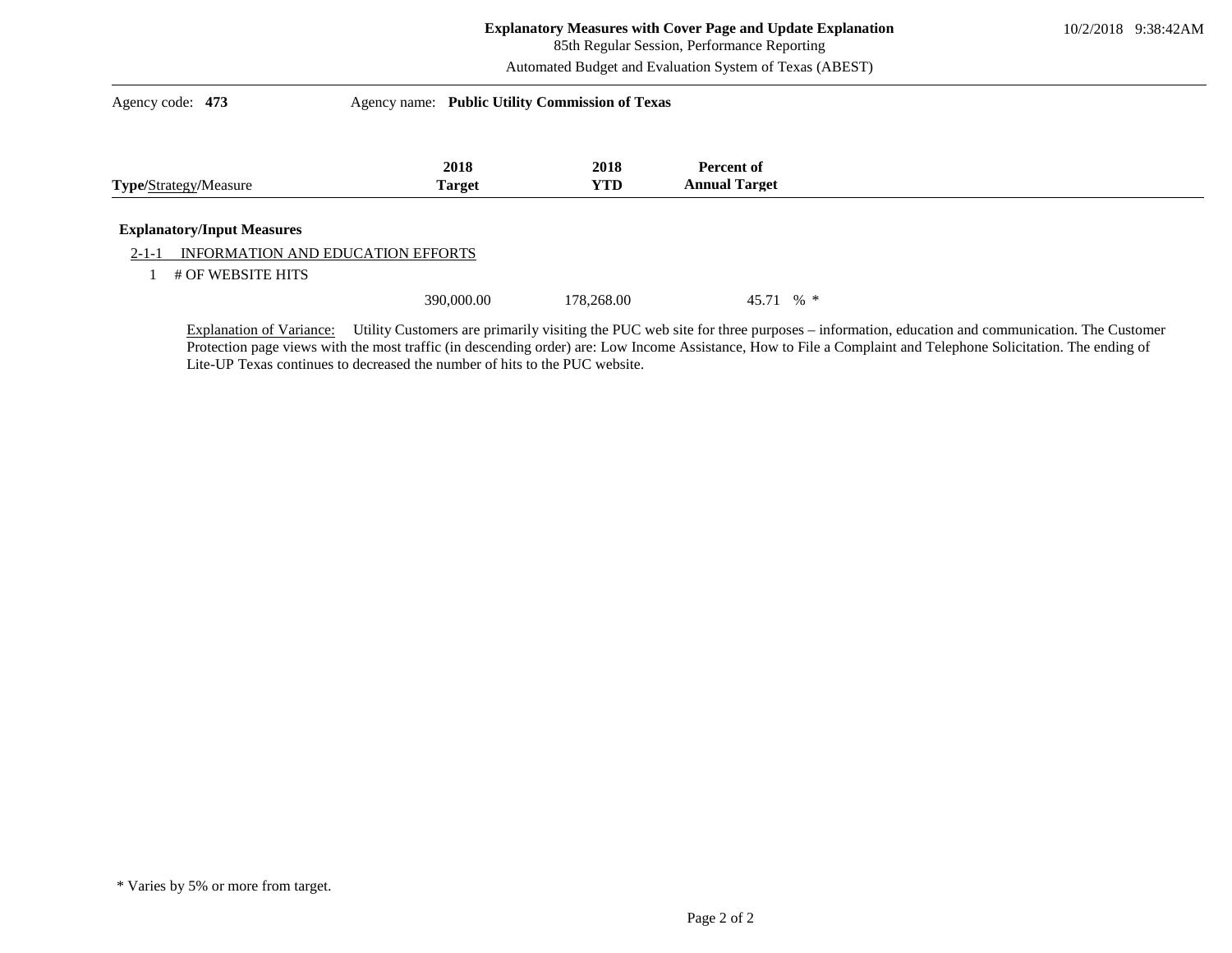**ACTUAL PERFORMANCE FOR OUTCOME MEASURES 473 - Public Utility Commission of Texas Fiscal Year 2018 10/2/2018**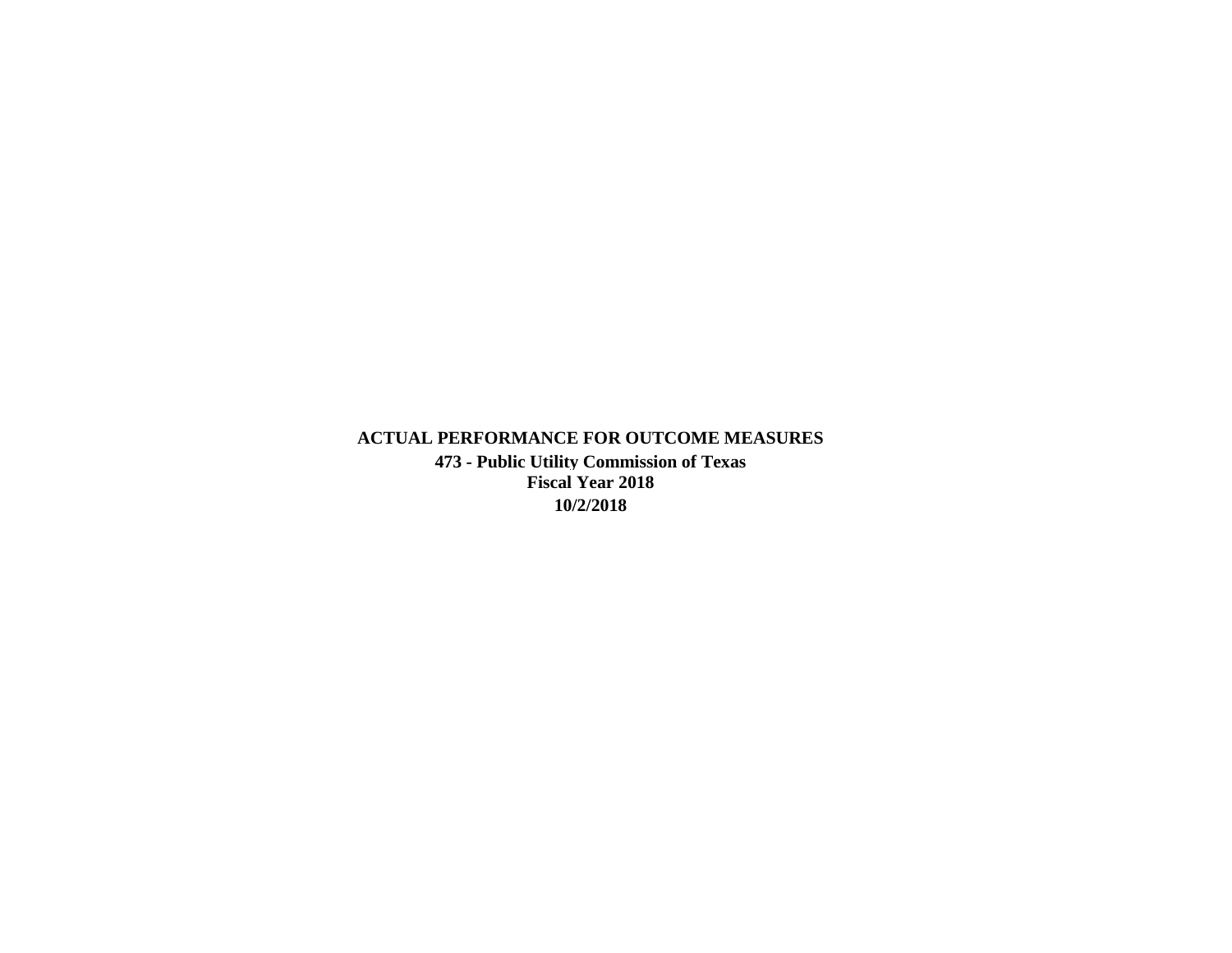85th Regular Session, Performance Reporting

Automated Budget and Evaluation System of Texas (ABEST)

#### Agency code: **473** Agency name: **Public Utility Commission of Texas**

| <b>Type/Objective/Measure</b>                                                                                                                                                  | 2018<br><b>Target</b> | 2018<br>YTD | Percent of<br><b>Annual Target</b> | <b>Target Range</b> |
|--------------------------------------------------------------------------------------------------------------------------------------------------------------------------------|-----------------------|-------------|------------------------------------|---------------------|
| <b>MAINTAIN COMPETITION</b><br>l – I                                                                                                                                           |                       |             |                                    |                     |
| % SERVED BY CITIES CERTIFIED                                                                                                                                                   | 75.00 %               | 71.55 %     | 95.40 %                            |                     |
| Prior YTD:                                                                                                                                                                     |                       |             |                                    |                     |
| 3 RELATIVE ELEC PRICE: RESIDENTIAL                                                                                                                                             | 100.00 %              | 87.05 %     | $87.05\%$ *                        |                     |
| The ERCOT electricity market uses natural gas as the fuel for approximately 50% of its generation output, as compared to 25-30% nationally.<br><b>Explanation of Variance:</b> |                       |             |                                    |                     |

Therefore, the stability of the lower natural gas prices over recent years has affected rates in the ERCOT competitive market of Texas to a greater extent than it has on a national level. Performance on this measure is lower than the annual target, which is desirable.

#### Prior YTD:

| 6 % OF NAT'L AVG RESIDENTIAL E-BILL. | 120.00 % | 116.60 % | 97.17 %     |
|--------------------------------------|----------|----------|-------------|
| Prior YTD:                           |          |          |             |
| 7 RELATIVE ELEC OFFER PRICE: RES     | 85.00 %  | 74.13 %  | $87.21\%$ * |

Explanation of Variance: The ERCOT electricity market uses natural gas as the fuel for approximately 50% of its generation output, as compared to 25-30% nationally. Therefore, the stability of the lower natural gas prices over recent years has affected rates in the ERCOT competitive market of Texas to a greater extent than the national average. Performance of this measure is lower than the annual target, which is desirable.

#### Prior YTD:

#### 1-2 REGULATE SERVICE PROVIDERS

#### 1 % OF NAT'L AVG RESIDENTIAL PH BILL 110.00 % 130.56 % 118.69 % \*

Explanation of Variance: The deviation from the target can be attributed to the two largest telephone providers (AT&T Texas and Frontier Communications - f.k.a. Verizon) now having all of their exchanges deregulated. These companies are now allowed to increase monthly rates for single line residential service outside of Commission review. The monthly residential bill national average is \$19.01 and below the \$24.81 weighted average for the ten largest providers in Texas. AT&T Texas, the largest provider, charges a monthly rate of \$28.00, while Frontier charges a monthly rate of either \$24.00 or \$31.00. Market forces and a continuous transition from landline to mobile service will ultimately determine any variance in this measure.

Prior YTD:

\* Varies by 5% or more from target.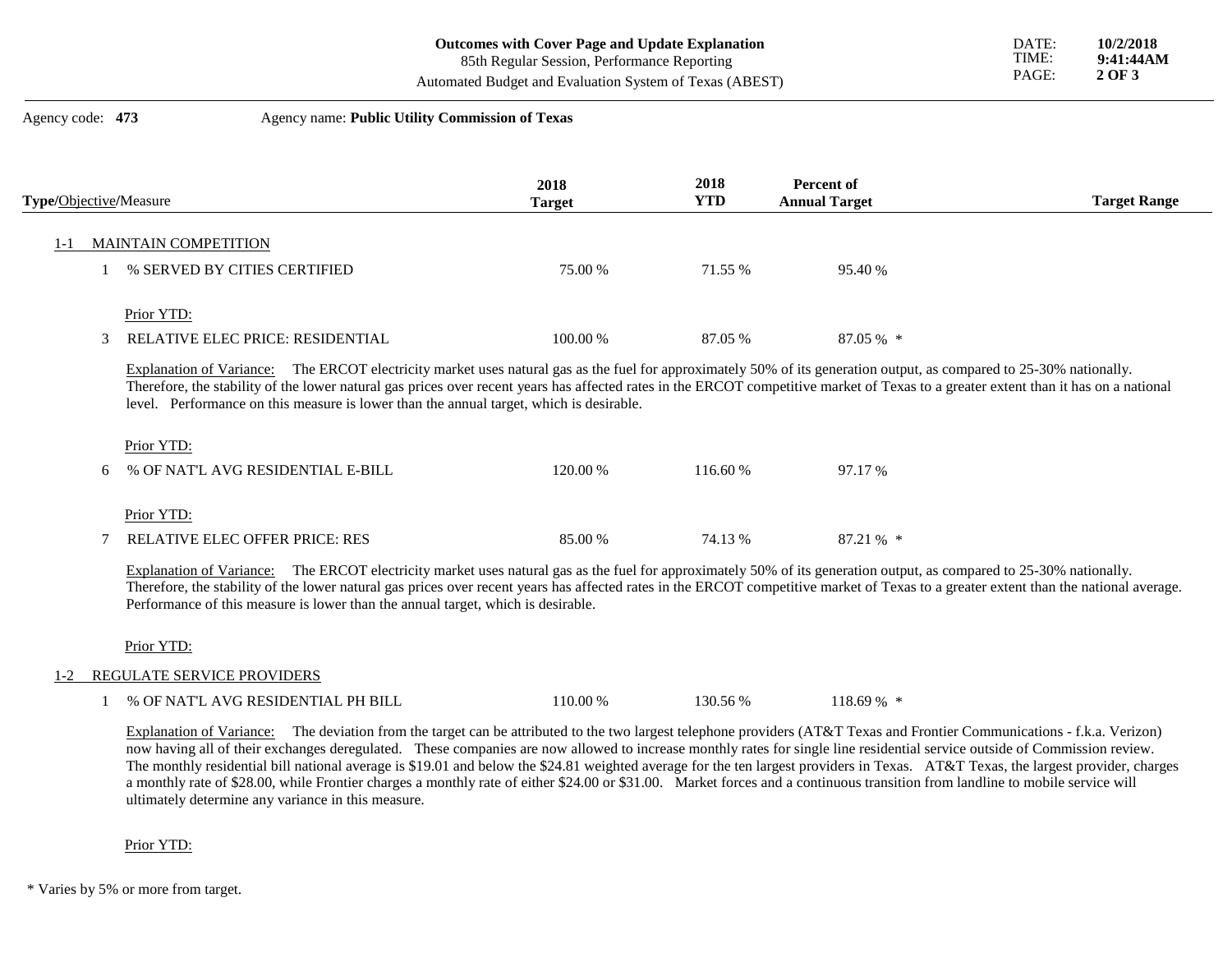| <b>Outcomes with Cover Page and Update Explanation</b>  | DATE: | 10/2/2018 |
|---------------------------------------------------------|-------|-----------|
| 85th Regular Session, Performance Reporting             | TIME: | 9:41:44AM |
| Automated Budget and Evaluation System of Texas (ABEST) | PAGE: | 3 OF 3    |

## Agency code: **473** Agency name: **Public Utility Commission of Texas**

| <b>Type/Objective/Measure</b>    | 2018<br><b>Target</b> | 2018<br>YTD | Percent of<br><b>Annual Target</b> | <b>Target Range</b> |
|----------------------------------|-----------------------|-------------|------------------------------------|---------------------|
| RESOLVE COMPLAINTS<br>$2 - 2$    |                       |             |                                    |                     |
| % CUST COMPLAINTS RESOLVED (IRP) | 99.00 %               | 99.74 %     | 100.75 %                           |                     |

Prior YTD:

<sup>\*</sup> Varies by 5% or more from target.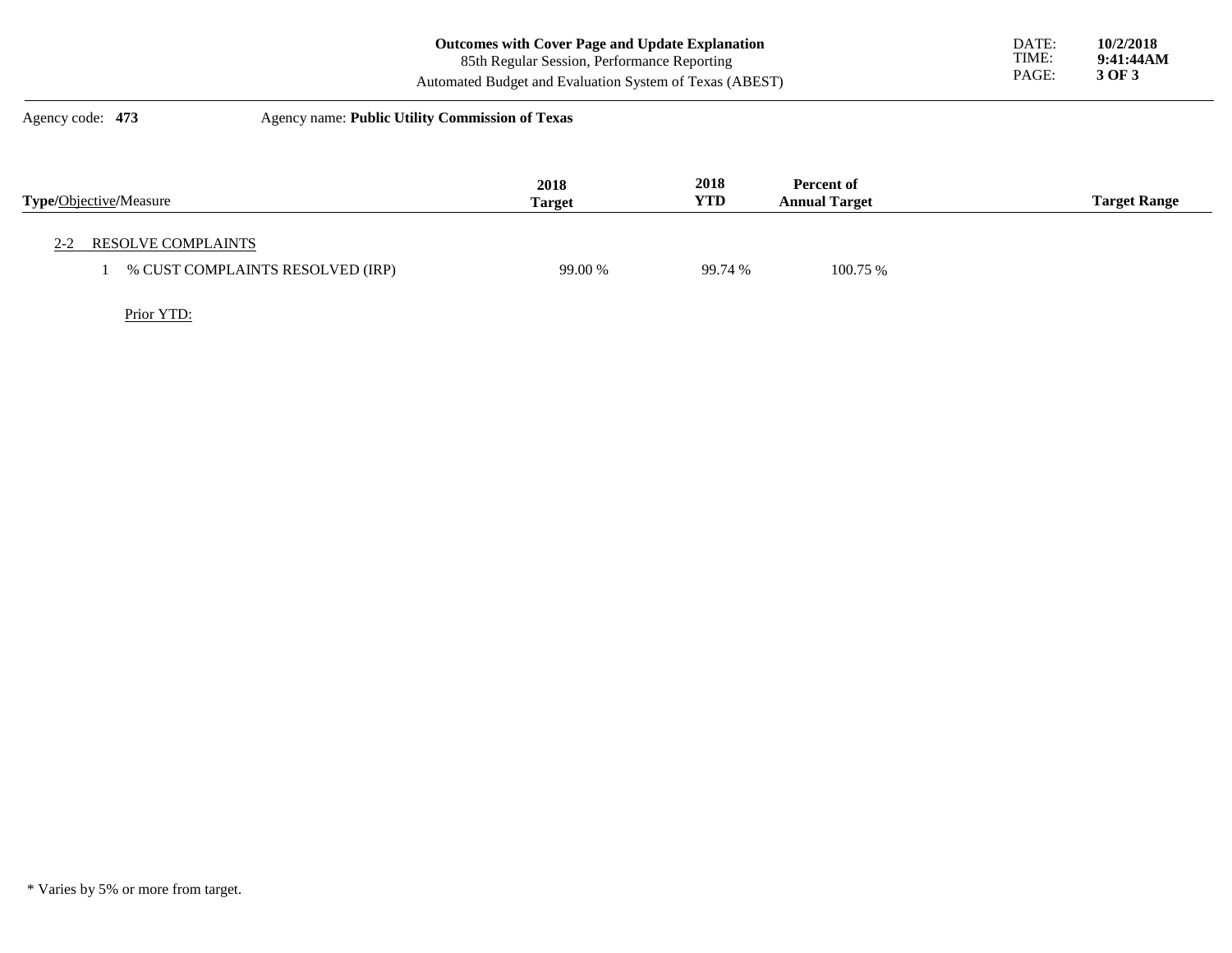**ACTUAL PERFORMANCE FOR OUTPUT/EFFICIENCY MEASURES 473 - Public Utility Commission of Texas Fiscal Year 2018 10/2/2018**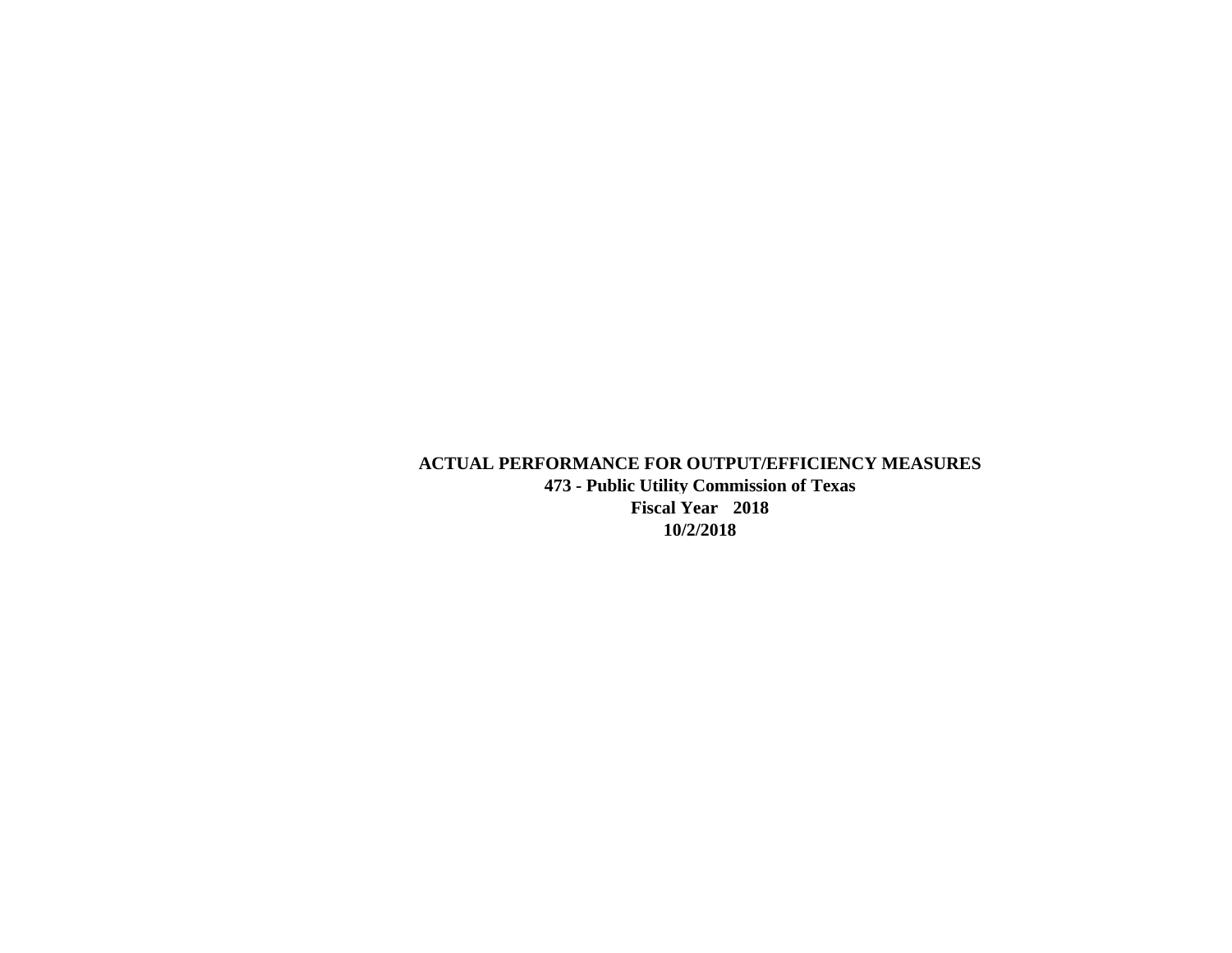# 85th Regular Session, Performance Reporting

| Type/Strategy/Measure                                                        | 2018<br><b>Target</b>                                                                             | 2018<br><b>Actual</b> | 2018<br><b>YTD</b> | <b>Percent of</b><br><b>Annual Target</b>                                                                                                                                                                                                                                                                                                                                                                                                                                                               | <b>Target Range</b> |
|------------------------------------------------------------------------------|---------------------------------------------------------------------------------------------------|-----------------------|--------------------|---------------------------------------------------------------------------------------------------------------------------------------------------------------------------------------------------------------------------------------------------------------------------------------------------------------------------------------------------------------------------------------------------------------------------------------------------------------------------------------------------------|---------------------|
| <b>Output Measures</b>                                                       |                                                                                                   |                       |                    |                                                                                                                                                                                                                                                                                                                                                                                                                                                                                                         |                     |
| <b>MARKET COMPETITION</b><br>1-1-1<br># OF CASES COMPLETED RELATED COMP<br>2 |                                                                                                   |                       |                    |                                                                                                                                                                                                                                                                                                                                                                                                                                                                                                         |                     |
| <b>Quarter 1</b>                                                             | 350.00                                                                                            | 57.00                 | 57.00              | 16.29 % *                                                                                                                                                                                                                                                                                                                                                                                                                                                                                               | $70.00 - 105.00$    |
|                                                                              |                                                                                                   |                       |                    |                                                                                                                                                                                                                                                                                                                                                                                                                                                                                                         |                     |
|                                                                              |                                                                                                   |                       |                    |                                                                                                                                                                                                                                                                                                                                                                                                                                                                                                         |                     |
| Quarter 2                                                                    | 350.00<br>initiated by regulated electric and telecommunication providers related to competition. | 55.00                 | 112.00             | 32.00 % *<br>Explanation of Variance: A total of 55 cases were completed in the second quarter of FY 2018 of which, 14 were related to electric providers and 41 were<br>related to telecommunications providers. The majority of electric cases were for or to amend a retail electric provider certificate and a majority of the<br>telecommunication cases were for or to amend an interconnection agreement. This measure is difficult to predict because it is dependent, in part, on applications | 157.50 - 192.50     |
| Quarter 3                                                                    | 350.00                                                                                            | 54.00                 | 166.00             | 47.43 % *                                                                                                                                                                                                                                                                                                                                                                                                                                                                                               | $245.00 - 280.00$   |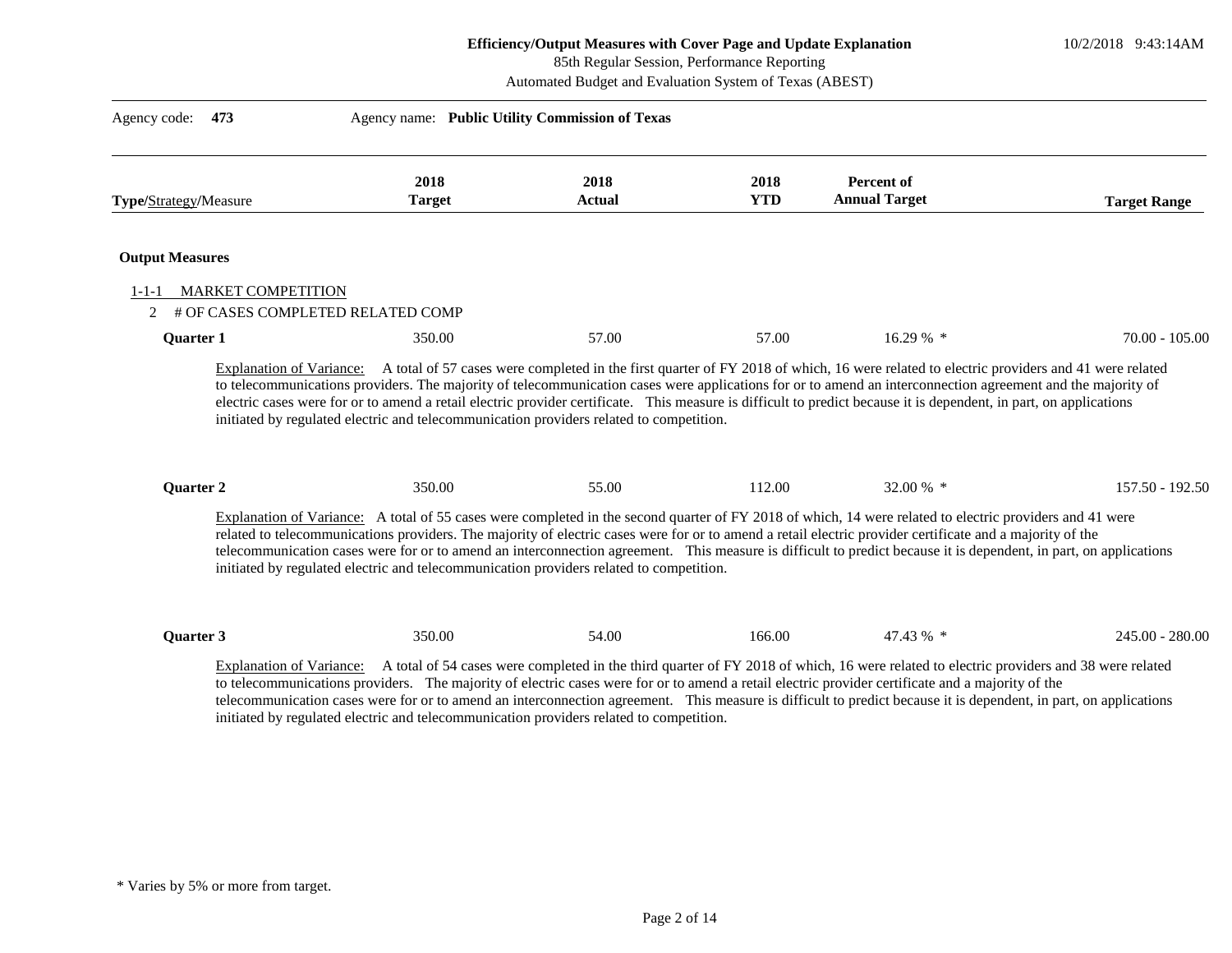10/2/2018 9:43:14AM

85th Regular Session, Performance Reporting

| Agency code:<br>473                                                 | Agency name: Public Utility Commission of Texas                                       |                       |                    |                                                                                                                                                                                                                                                                                                                             |                     |
|---------------------------------------------------------------------|---------------------------------------------------------------------------------------|-----------------------|--------------------|-----------------------------------------------------------------------------------------------------------------------------------------------------------------------------------------------------------------------------------------------------------------------------------------------------------------------------|---------------------|
| Type/Strategy/Measure                                               | 2018<br><b>Target</b>                                                                 | 2018<br><b>Actual</b> | 2018<br><b>YTD</b> | <b>Percent of</b><br><b>Annual Target</b>                                                                                                                                                                                                                                                                                   | <b>Target Range</b> |
| <b>Output Measures</b>                                              |                                                                                       |                       |                    |                                                                                                                                                                                                                                                                                                                             |                     |
| # OF CASES COMPLETED RELATED COMP<br>2                              |                                                                                       |                       |                    |                                                                                                                                                                                                                                                                                                                             |                     |
| <b>Ouarter 4</b>                                                    | 350.00                                                                                | 46.00                 | 212.00             | 60.57 % *                                                                                                                                                                                                                                                                                                                   | 332.50 - 367.50     |
| UTILITY REGULATION<br>$1-2-1$<br># OF RATE CASES COMPLETED ELECTRIC |                                                                                       |                       |                    |                                                                                                                                                                                                                                                                                                                             |                     |
| <b>Quarter 1</b>                                                    | 65.00                                                                                 | 16.00                 | 16.00              | 24.62 %                                                                                                                                                                                                                                                                                                                     | $13.00 - 19.50$     |
| <b>Quarter 2</b>                                                    | 65.00                                                                                 | 14.00                 | 30.00              | 46.15 %                                                                                                                                                                                                                                                                                                                     | $29.25 - 35.75$     |
| Quarter 3                                                           | 65.00                                                                                 | 10.00                 | 40.00              | 61.54 % *                                                                                                                                                                                                                                                                                                                   | $45.50 - 52.00$     |
|                                                                     | part, on applications initiated by regulated electric providers for changes in rates. |                       |                    | Explanation of Variance: During the third quarter of FY 2018, one major and nine minor electric rate cases were completed. Docket No. 48309 was closed<br>within seven days of filing under 16 Texas Administrative Code § 22.31; therefore, not included. This measure is difficult to predict because it is dependent, in |                     |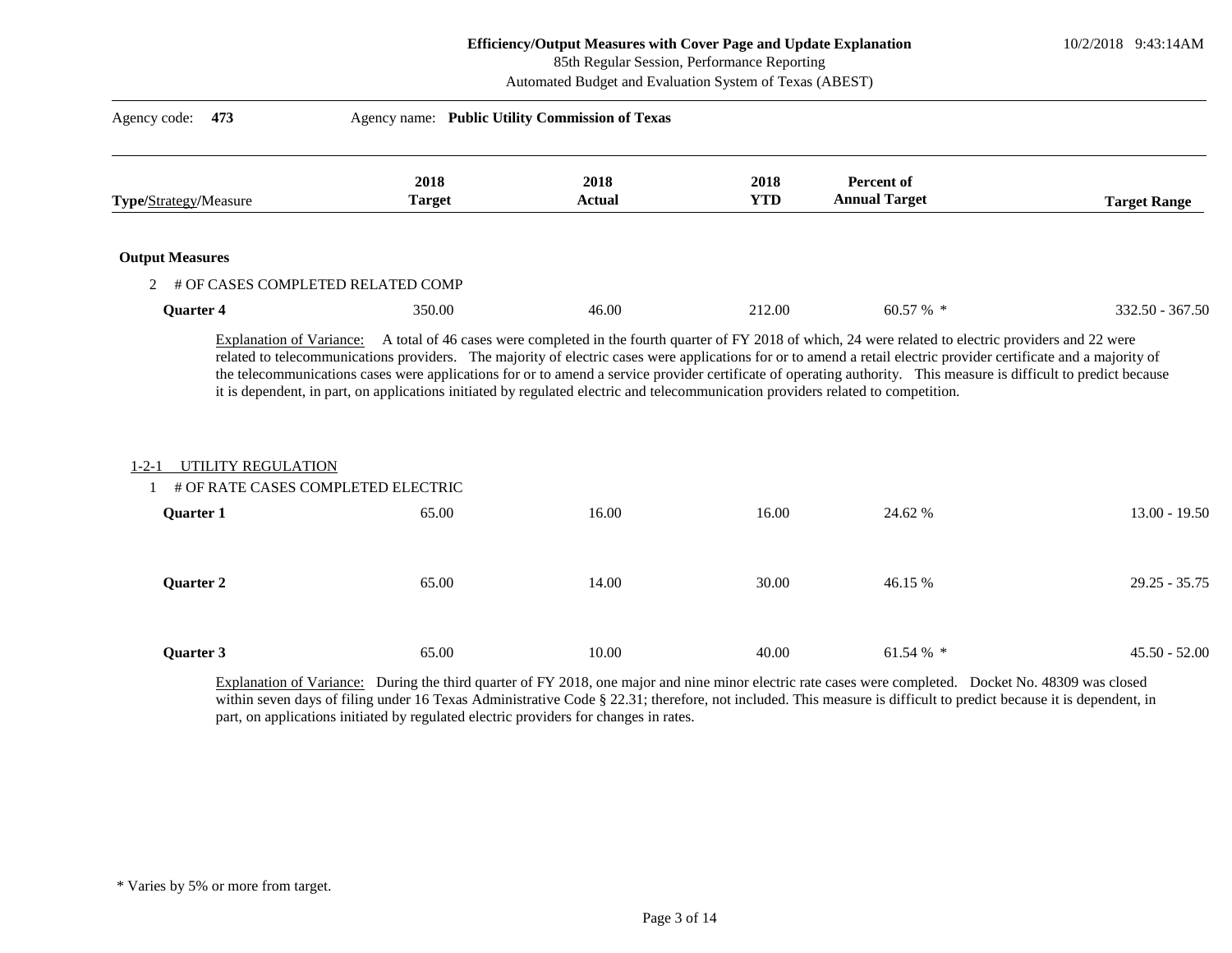10/2/2018 9:43:14AM

85th Regular Session, Performance Reporting

Automated Budget and Evaluation System of Texas (ABEST)

| Agency code:<br>473    |                                                                                                                                                                                        | Agency name: Public Utility Commission of Texas |                    |                                    |                                                                                                                                                              |
|------------------------|----------------------------------------------------------------------------------------------------------------------------------------------------------------------------------------|-------------------------------------------------|--------------------|------------------------------------|--------------------------------------------------------------------------------------------------------------------------------------------------------------|
| Type/Strategy/Measure  | 2018<br><b>Target</b>                                                                                                                                                                  | 2018<br><b>Actual</b>                           | 2018<br><b>YTD</b> | Percent of<br><b>Annual Target</b> | <b>Target Range</b>                                                                                                                                          |
| <b>Output Measures</b> |                                                                                                                                                                                        |                                                 |                    |                                    |                                                                                                                                                              |
|                        | 1 # OF RATE CASES COMPLETED ELECTRIC                                                                                                                                                   |                                                 |                    |                                    |                                                                                                                                                              |
| <b>Quarter 4</b>       | 65.00                                                                                                                                                                                  | 14.00                                           | 54.00              | 83.08 % *                          | $61.75 - 68.25$                                                                                                                                              |
|                        | because it is dependent, in part, on applications initiated by regulated electric providers for changes in rates.                                                                      |                                                 |                    |                                    | Explanation of Variance: During the fourth quarter of FY 2018, 0 major and 14 minor electric rate cases were completed. This measure is difficult to predict |
| 2                      | # OF RATE CASES COMPLETED TELECOM                                                                                                                                                      |                                                 |                    |                                    |                                                                                                                                                              |
| Quarter 1              | 10.00                                                                                                                                                                                  | 3.00                                            | 3.00               | 30.00 % *                          | $2.00 - 3.00$                                                                                                                                                |
|                        | <b>Explanation of Variance:</b>                                                                                                                                                        |                                                 |                    |                                    |                                                                                                                                                              |
| <b>Quarter 2</b>       | 10.00                                                                                                                                                                                  | 2.00                                            | 5.00               | 50.00 %                            | $4.50 - 5.50$                                                                                                                                                |
| Quarter 3              | 10.00                                                                                                                                                                                  | 1.00                                            | 6.00               | 60.00 % *                          | $7.00 - 8.00$                                                                                                                                                |
|                        | <b>Explanation of Variance:</b><br>is difficult to predict because it is dependent, in part, on applications initiated by regulated telecommunications providers for changes in rates. |                                                 |                    |                                    | The Commission processed one rate case for regulated telecommunications providers for the third quarter of FY 2018. This measure                             |
| Quarter 4              | 10.00                                                                                                                                                                                  | 1.00                                            | 7.00               | 70.00 % *                          | $9.50 - 10.50$                                                                                                                                               |
|                        | <b>Explanation of Variance:</b><br>is difficult to predict because it is dependent, in part, on applications initiated by regulated telecommunications providers for changes in rates. |                                                 |                    |                                    | The Commission processed 1 rate case for regulated telecommunications providers for the fourth quarter of FY 2018. This measure                              |

#### 3 # WATER UTILITY RATE REVIEWS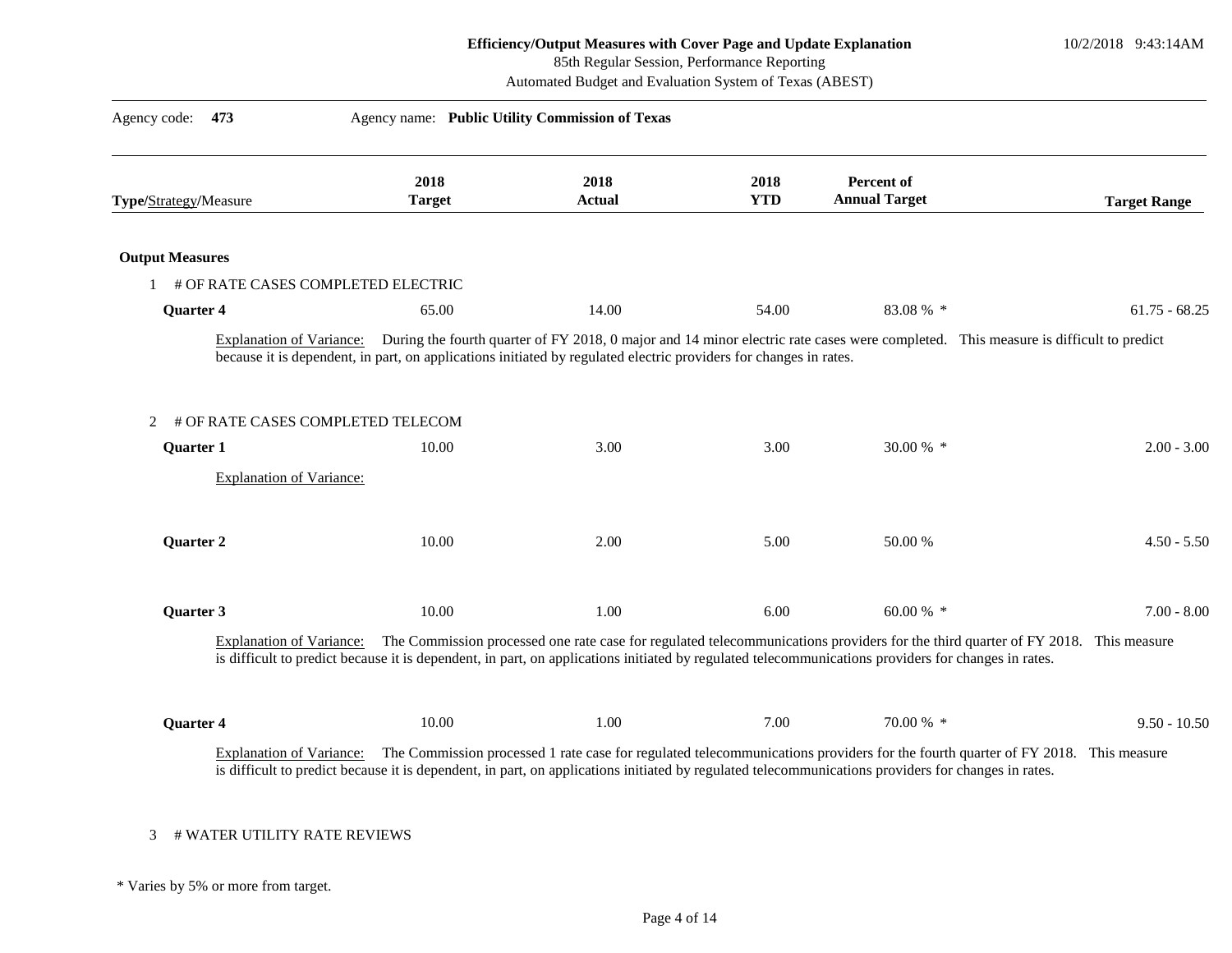85th Regular Session, Performance Reporting

| Type/Strategy/Measure  |                                 | 2018<br><b>Target</b>                                                                         | 2018<br><b>Actual</b> | 2018<br><b>YTD</b> | Percent of<br><b>Annual Target</b>                                                                                                                                                                                                                                                                                                                                                                                                                                                                           | <b>Target Range</b> |
|------------------------|---------------------------------|-----------------------------------------------------------------------------------------------|-----------------------|--------------------|--------------------------------------------------------------------------------------------------------------------------------------------------------------------------------------------------------------------------------------------------------------------------------------------------------------------------------------------------------------------------------------------------------------------------------------------------------------------------------------------------------------|---------------------|
| <b>Output Measures</b> |                                 |                                                                                               |                       |                    |                                                                                                                                                                                                                                                                                                                                                                                                                                                                                                              |                     |
| $3 -$                  | # WATER UTILITY RATE REVIEWS    |                                                                                               |                       |                    |                                                                                                                                                                                                                                                                                                                                                                                                                                                                                                              |                     |
| <b>Quarter 1</b>       |                                 | 100.00                                                                                        | 23.00                 | 23.00              | 23.00 %                                                                                                                                                                                                                                                                                                                                                                                                                                                                                                      | $20.00 - 30.00$     |
| Quarter 2              |                                 | 100.00                                                                                        | 9.00                  | 32.00              | 32.00 % *                                                                                                                                                                                                                                                                                                                                                                                                                                                                                                    | $45.00 - 55.00$     |
|                        |                                 |                                                                                               |                       |                    | Explanation of Variance: The number of Rate Reviews performed was less than the set measure. This number relates to the number of rate related applications<br>that were completed by the PUC during the second quarter of 2018. The overall number of rate review requests filed with the PUC has declined since the transfer                                                                                                                                                                               |                     |
|                        |                                 | first few years after implementation until the public becomes more familiar with the process. |                       |                    | of the rates program from the TCEQ to the PUC. While many utilities have informed the PUC that they intend to file, most of those utilities are still attempting to<br>understand and begin to keep their books and records in the way required by new regulations and legislation that became effective on 09/01/2015. As the public<br>becomes more familiar with the new regulations, the number of filings is expected to increase slightly; however, it is expected to be less than the set measure the |                     |
| Quarter 3              | <b>Explanation of Variance:</b> | 100.00<br>index change. This can be attributed to the change in the index being used.         | 37.00                 | 69.00              | 69.00 % *<br>The number of Rate Reviews performed was less than the set measure. This number relates to the number of rate related applications<br>that were completed by the PUC during the third quarter of 2018. The overall number of rate review requests filed with the PUC has declined since the transfer of<br>the rates program from the TCEQ to the PUC; however, it is beginning to increase. The increase in rate filings has been from the Class C utilities filing for an                     | $70.00 - 80.00$     |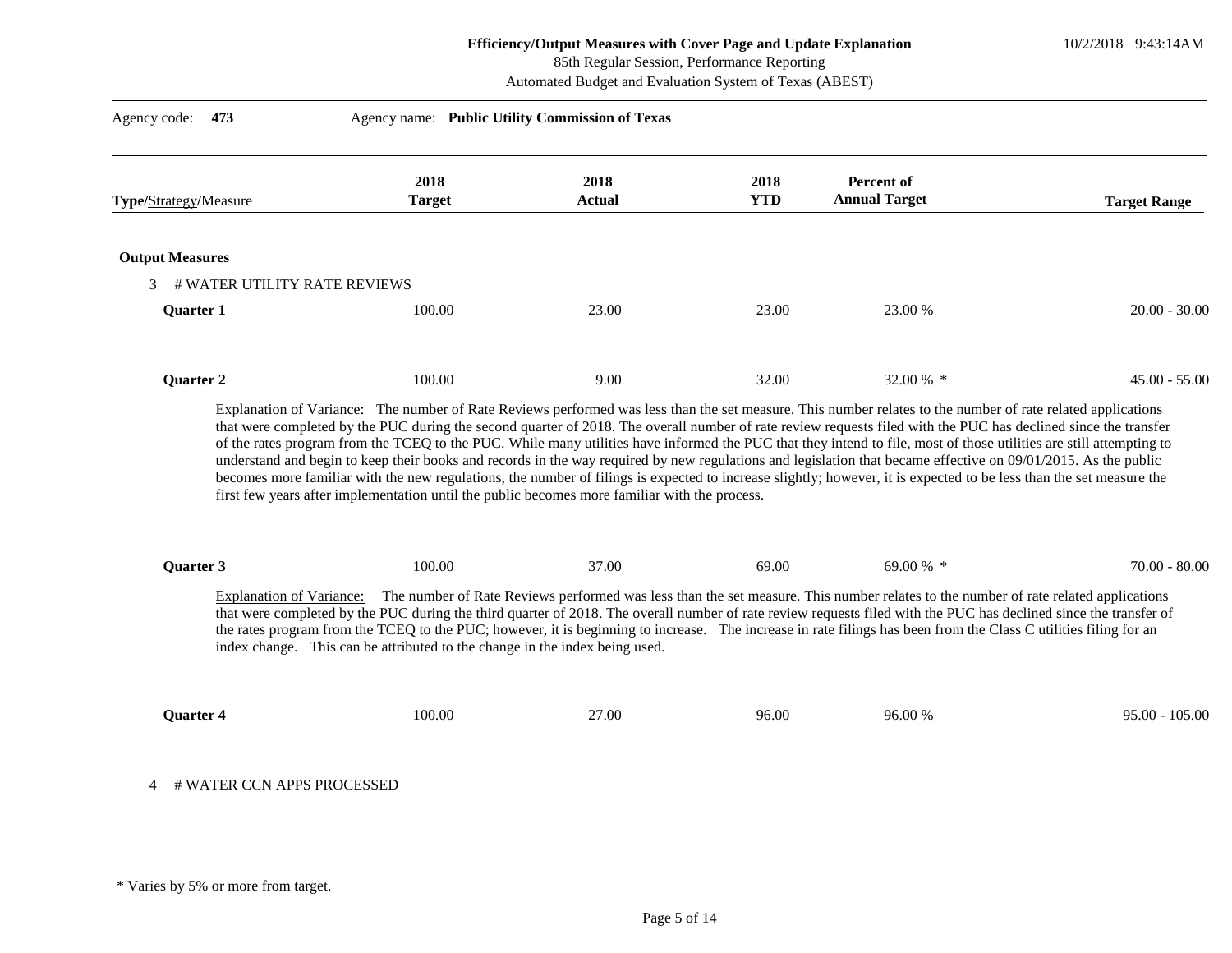10/2/2018 9:43:14AM

85th Regular Session, Performance Reporting

| Agency code: 473                                                                        | Agency name: Public Utility Commission of Texas |                       |                    |                                                                                                                       |                     |
|-----------------------------------------------------------------------------------------|-------------------------------------------------|-----------------------|--------------------|-----------------------------------------------------------------------------------------------------------------------|---------------------|
| Type/Strategy/Measure                                                                   | 2018<br><b>Target</b>                           | 2018<br><b>Actual</b> | 2018<br><b>YTD</b> | Percent of<br><b>Annual Target</b>                                                                                    | <b>Target Range</b> |
| <b>Output Measures</b>                                                                  |                                                 |                       |                    |                                                                                                                       |                     |
| 4 # WATER CCN APPS PROCESSED                                                            |                                                 |                       |                    |                                                                                                                       |                     |
| Quarter 1                                                                               | 150.00                                          | 37.00                 | 37.00              | 24.67 %                                                                                                               | $30.00 - 45.00$     |
| Quarter 2                                                                               | 150.00                                          | 45.00                 | 82.00              | 54.67 %                                                                                                               | $67.50 - 82.50$     |
| Quarter 3                                                                               | 150.00                                          | 36.00                 | 118.00             | 78.67 %                                                                                                               | $105.00 - 120.00$   |
| Quarter 4                                                                               | 150.00                                          | 29.00                 | 147.00             | 98.00 %                                                                                                               | 142.50 - 157.50     |
| INVESTIGATION AND ENFORCEMENT<br>$1 - 3 - 1$<br># ENFORCEMENT INVESTIGTN CONDUCTED<br>1 |                                                 |                       |                    |                                                                                                                       |                     |
| Quarter 1                                                                               | 200.00                                          | 26.00                 | 26.00              | 13.00 % *                                                                                                             | $40.00 - 60.00$     |
| <b>Explanation of Variance:</b>                                                         |                                                 |                       |                    | Actual number of closed investigations will vary based on market activity, division workload, and division resources. |                     |
| Quarter 2                                                                               | 200.00                                          | 22.00                 | 48.00              | 24.00 % *                                                                                                             | $90.00 - 110.00$    |
| <b>Explanation of Variance:</b>                                                         |                                                 |                       |                    | Actual amount of closed investigations will vary based on market activity, division workload, and division resources. |                     |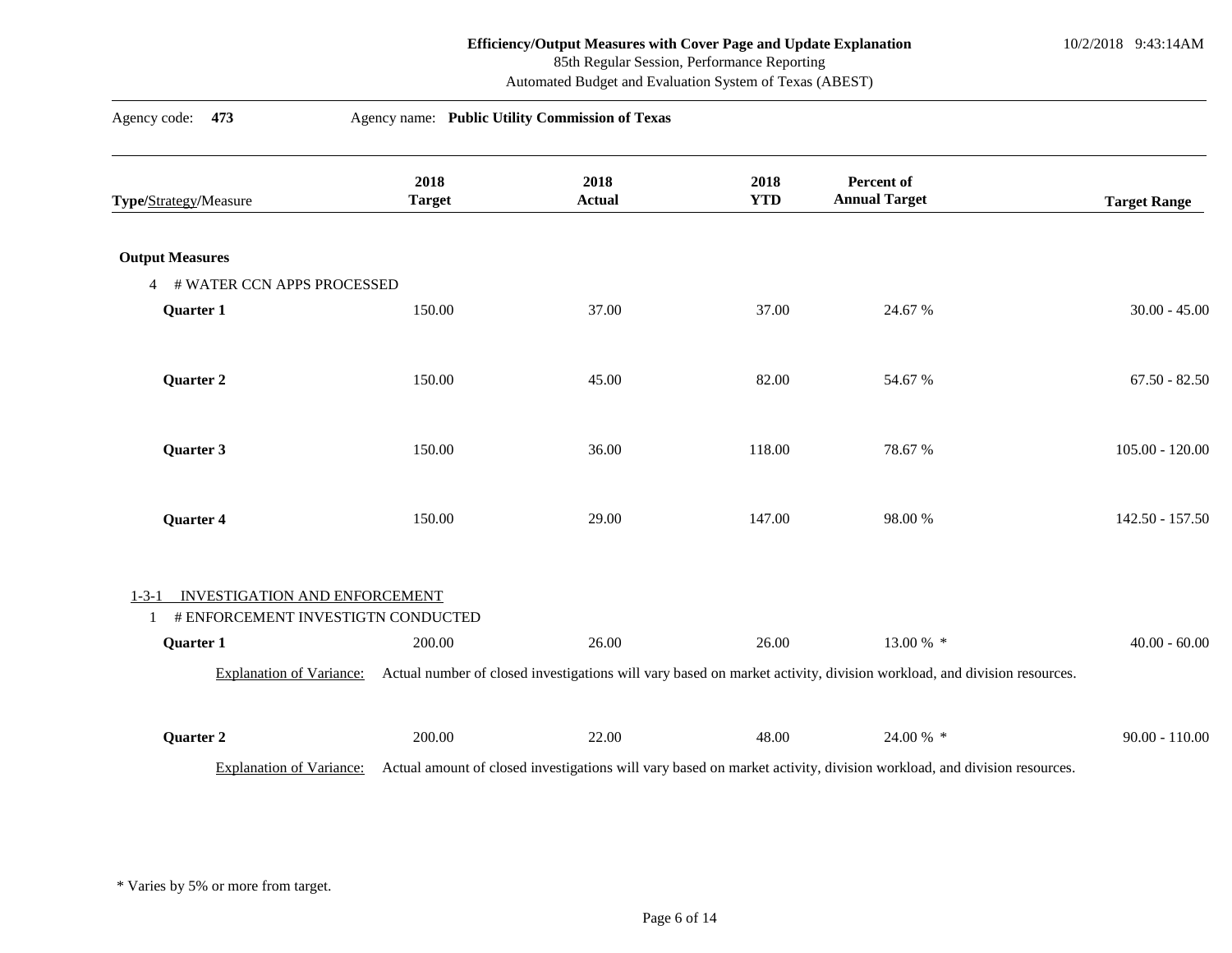10/2/2018 9:43:14AM

85th Regular Session, Performance Reporting

| Agency code:<br>473                    | Agency name: Public Utility Commission of Texas |                       |                    |                                                                                                                                                                                                                                                                                                           |                         |
|----------------------------------------|-------------------------------------------------|-----------------------|--------------------|-----------------------------------------------------------------------------------------------------------------------------------------------------------------------------------------------------------------------------------------------------------------------------------------------------------|-------------------------|
| Type/Strategy/Measure                  | 2018<br><b>Target</b>                           | 2018<br><b>Actual</b> | 2018<br><b>YTD</b> | Percent of<br><b>Annual Target</b>                                                                                                                                                                                                                                                                        | <b>Target Range</b>     |
| <b>Output Measures</b>                 |                                                 |                       |                    |                                                                                                                                                                                                                                                                                                           |                         |
|                                        | # ENFORCEMENT INVESTIGTN CONDUCTED              |                       |                    |                                                                                                                                                                                                                                                                                                           |                         |
| <b>Quarter 3</b>                       | 200.00                                          | 25.00                 | 73.00              | 36.50 % *                                                                                                                                                                                                                                                                                                 | $140.00 - 160.00$       |
|                                        |                                                 |                       |                    | Explanation of Variance: Actual number of closed investigations will vary based on market activity, division workload, and division resources.                                                                                                                                                            |                         |
| <b>Quarter 4</b>                       | 200.00                                          | 36.00                 | 109.00             | 54.50 % *                                                                                                                                                                                                                                                                                                 | $190.00 - 210.00$       |
| <b>Explanation of Variance:</b>        |                                                 |                       |                    | Actual number of closed investigations varies based on market activity, division workload, and division resources.                                                                                                                                                                                        |                         |
| 2-1-1<br><b>INFO REQUEST RESPONSES</b> | INFORMATION AND EDUCATION EFFORTS               |                       |                    |                                                                                                                                                                                                                                                                                                           |                         |
| Quarter 1                              | 70,000.00                                       | 7,585.00              | 7,585.00           | $10.84\%$ *                                                                                                                                                                                                                                                                                               | $14,000.00 - 21,000.00$ |
|                                        |                                                 |                       |                    | Explanation of Variance: This measure reports the number of information requests responded to by Commission personnel that have contact with customers.<br>Three separate divisions are primarily responsible for responding to customers: Customer Protection Division, Central Records and General Law. |                         |
| <b>Quarter 2</b>                       | 70,000.00                                       | 9,558.00              | 17,143.00          | 24.49 % *                                                                                                                                                                                                                                                                                                 | 31,500.00 - 38,500.00   |
| <b>Explanation of Variance:</b>        |                                                 |                       |                    | This measure reports the number of information requests responded to by Commission personnel that have contact with customers.<br>Three separate divisions are primarily responsible for responding to customers: Customer Protection Division, Central Records and General Law.                          |                         |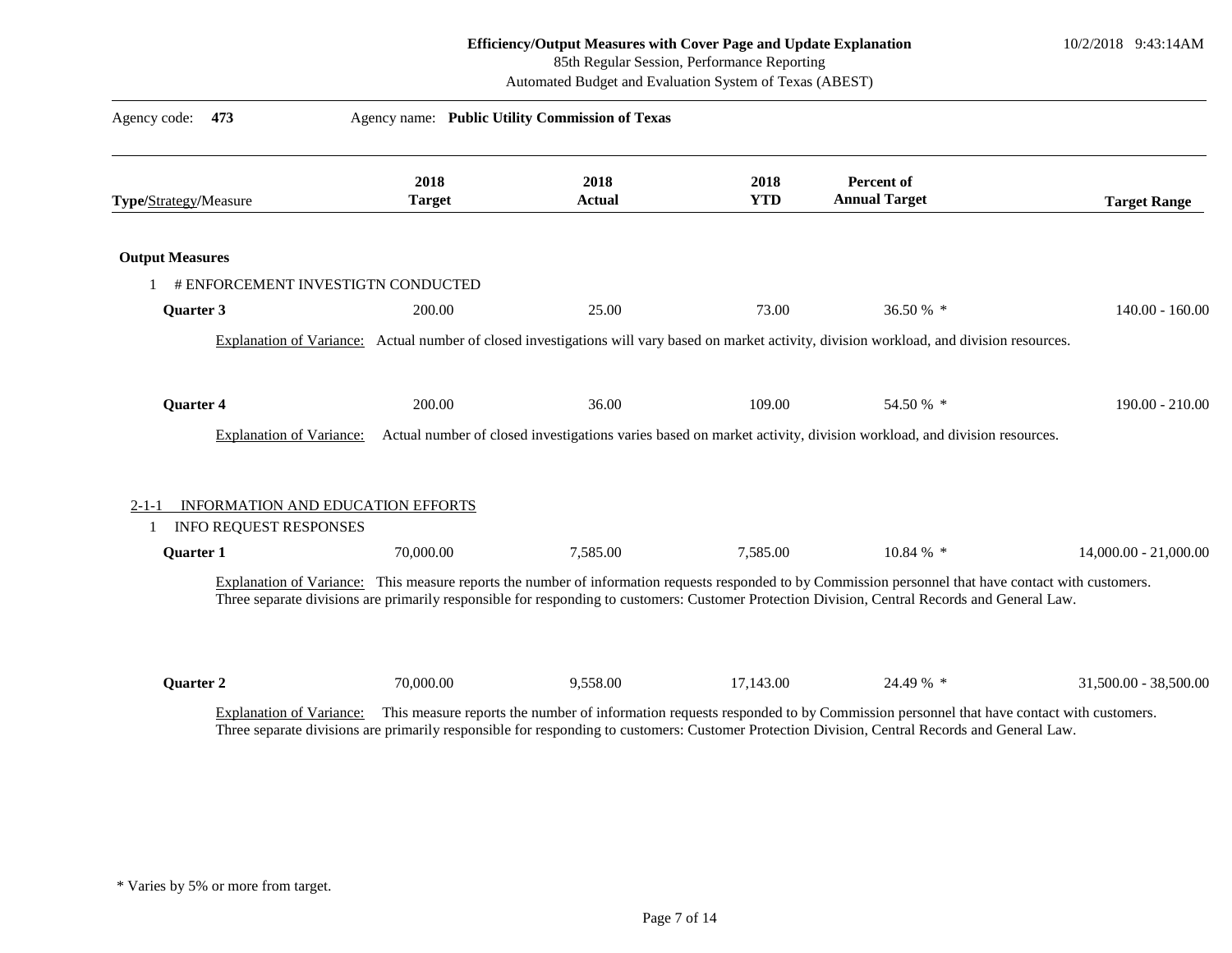10/2/2018 9:43:14AM

85th Regular Session, Performance Reporting

Automated Budget and Evaluation System of Texas (ABEST)

| 2018<br><b>Target</b> | 2018<br><b>Actual</b>                                                                                                            | 2018<br><b>YTD</b> | <b>Percent of</b><br><b>Annual Target</b> | <b>Target Range</b>                                                                                                                                                                                                                                                                                                                                                                                                                                                                                                                                                  |
|-----------------------|----------------------------------------------------------------------------------------------------------------------------------|--------------------|-------------------------------------------|----------------------------------------------------------------------------------------------------------------------------------------------------------------------------------------------------------------------------------------------------------------------------------------------------------------------------------------------------------------------------------------------------------------------------------------------------------------------------------------------------------------------------------------------------------------------|
|                       |                                                                                                                                  |                    |                                           |                                                                                                                                                                                                                                                                                                                                                                                                                                                                                                                                                                      |
|                       |                                                                                                                                  |                    |                                           |                                                                                                                                                                                                                                                                                                                                                                                                                                                                                                                                                                      |
| 70,000.00             | 9,940.00                                                                                                                         | 27,083.00          | 38.69 % *                                 | $49,000.00 - 56,000.00$                                                                                                                                                                                                                                                                                                                                                                                                                                                                                                                                              |
| 70,000.00             | 12,226.00                                                                                                                        | 39,309.00          | 56.16 % *                                 | 66,500.00 - 73,500.00                                                                                                                                                                                                                                                                                                                                                                                                                                                                                                                                                |
|                       |                                                                                                                                  |                    |                                           |                                                                                                                                                                                                                                                                                                                                                                                                                                                                                                                                                                      |
| 7,500.00              | 1,461.00                                                                                                                         | 1,461.00           | 19.48 % *                                 | $1,500.00 - 2,250.00$                                                                                                                                                                                                                                                                                                                                                                                                                                                                                                                                                |
|                       | <b>INFO REQUEST RESPONSES</b><br><b>Explanation of Variance:</b><br><b>Explanation of Variance:</b><br># OF COMPLAINTS CONCLUDED |                    |                                           | This measure reports the number of information requests responded to by Commission personnel that have contact with customers.<br>Three separate divisions are primarily responsible for responding to customers: Customer Protection Division, Central Records and General Law.<br>This measure reports the number of information requests responded to by Commission personnel that have contact with customers.<br>Three separate divisions are primarily responsible for responding to customers: Customer Protection Division, Central Records and General Law. |

complainant with an explanation of the investigation and the final disposition of the complaint. This measure is difficult to project because it is based completely on complaints filed by utility customers.

<sup>\*</sup> Varies by 5% or more from target.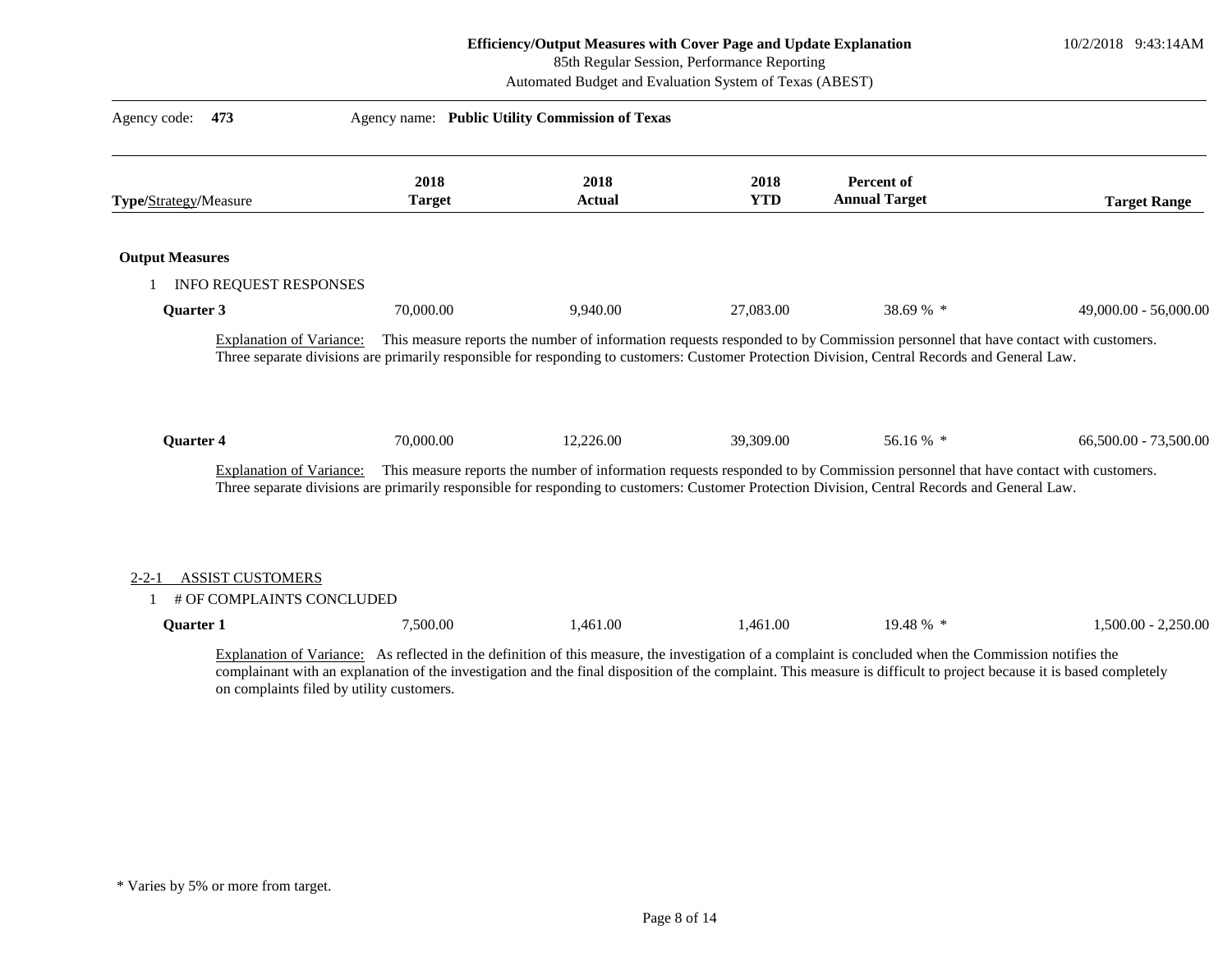10/2/2018 9:43:14AM

85th Regular Session, Performance Reporting

Automated Budget and Evaluation System of Texas (ABEST)

| Type/Strategy/Measure  |                                 | 2018<br><b>Target</b>                                 | 2018<br><b>Actual</b> | 2018<br><b>YTD</b> | Percent of<br><b>Annual Target</b>                                                                                                                                                                                                                                                                                  | <b>Target Range</b>                                                                                                                                                  |
|------------------------|---------------------------------|-------------------------------------------------------|-----------------------|--------------------|---------------------------------------------------------------------------------------------------------------------------------------------------------------------------------------------------------------------------------------------------------------------------------------------------------------------|----------------------------------------------------------------------------------------------------------------------------------------------------------------------|
|                        |                                 |                                                       |                       |                    |                                                                                                                                                                                                                                                                                                                     |                                                                                                                                                                      |
| <b>Output Measures</b> |                                 |                                                       |                       |                    |                                                                                                                                                                                                                                                                                                                     |                                                                                                                                                                      |
|                        | # OF COMPLAINTS CONCLUDED       |                                                       |                       |                    |                                                                                                                                                                                                                                                                                                                     |                                                                                                                                                                      |
| Quarter 2              |                                 | 7,500.00                                              | 1,373.00              | 2,834.00           | 37.79 % *                                                                                                                                                                                                                                                                                                           | $3,375.00 - 4,125.00$                                                                                                                                                |
|                        |                                 | on complaints filed by utility customers.             |                       |                    |                                                                                                                                                                                                                                                                                                                     | complainant with an explanation of the investigation and the final disposition of the complaint. This measure is difficult to project because it is based completely |
|                        |                                 |                                                       |                       |                    |                                                                                                                                                                                                                                                                                                                     |                                                                                                                                                                      |
| Quarter 3              | <b>Explanation of Variance:</b> | 7,500.00<br>on complaints filed by utility customers. | 1,472.00              | 4,306.00           | 57.41 % *<br>As reflected in the definition of this measure, the investigation of a complaint is concluded when the Commission notifies the<br>complainant with an explanation of the investigation and the final disposition of the complaint. This measure is difficult to project because it is based completely | $5,250.00 - 6,000.00$                                                                                                                                                |
| Quarter 4              |                                 | 7,500.00                                              | 1,573.00              | 5,879.00           | 78.39 % *                                                                                                                                                                                                                                                                                                           | 7,125.00 - 7,875.00                                                                                                                                                  |

#### **Efficiency Measures**

- 1-1-1 MARKET COMPETITION
	- 1 AVERAGE DAYS/COA & SPCOA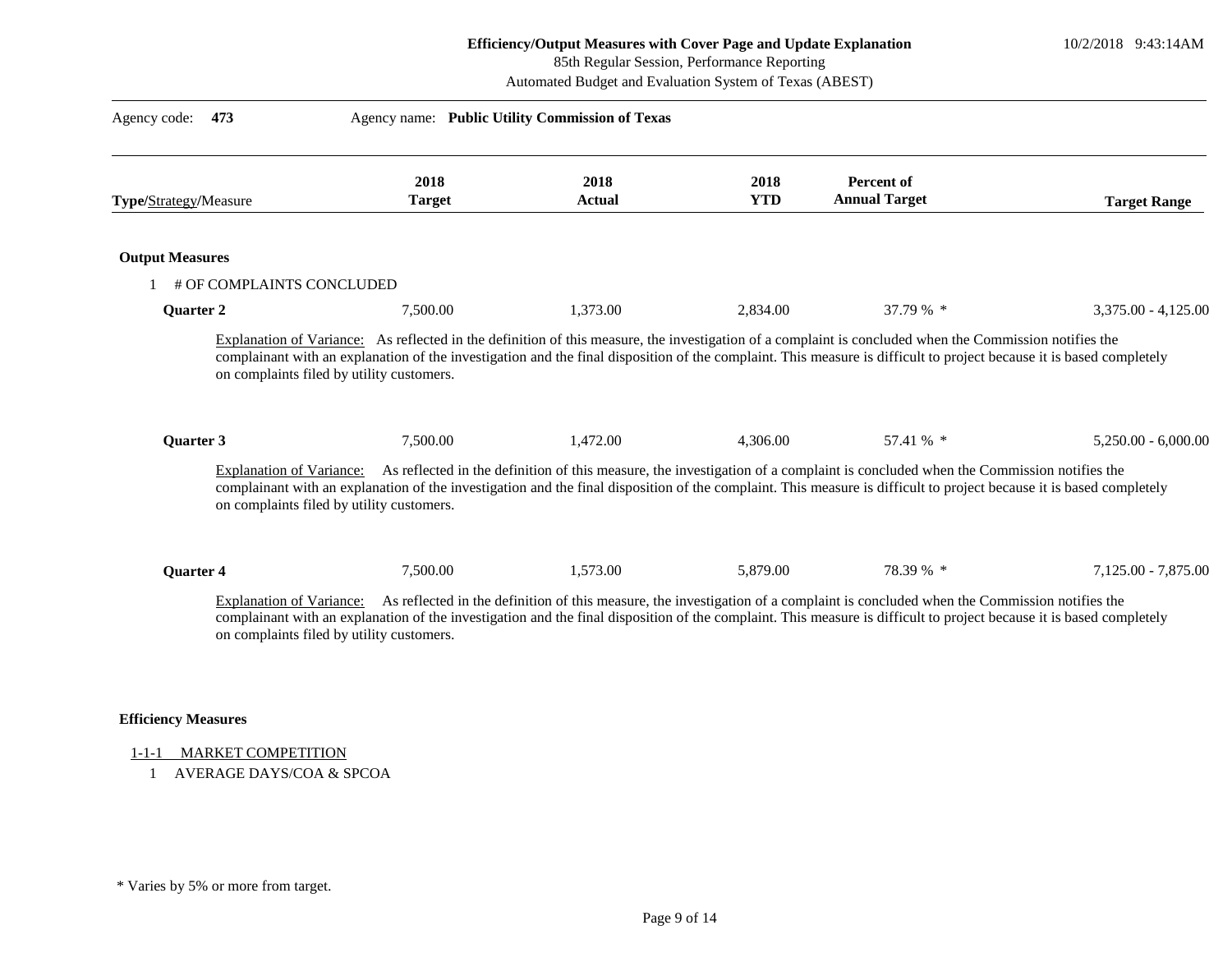10/2/2018 9:43:14AM

85th Regular Session, Performance Reporting

| Type/Strategy/Measure           | 2018<br><b>Target</b>                                                                                   | 2018<br>Actual | 2018<br><b>YTD</b> | Percent of<br><b>Annual Target</b>                                                                                                                                                                                                                                                                                        | <b>Target Range</b> |
|---------------------------------|---------------------------------------------------------------------------------------------------------|----------------|--------------------|---------------------------------------------------------------------------------------------------------------------------------------------------------------------------------------------------------------------------------------------------------------------------------------------------------------------------|---------------------|
| <b>Efficiency Measures</b>      |                                                                                                         |                |                    |                                                                                                                                                                                                                                                                                                                           |                     |
| AVERAGE DAYS/COA & SPCOA        |                                                                                                         |                |                    |                                                                                                                                                                                                                                                                                                                           |                     |
| Quarter 1                       | 50.00                                                                                                   | 36.00          | 36.00              | 72.00 % *                                                                                                                                                                                                                                                                                                                 | $47.50 - 52.50$     |
|                                 | telecommunication providers for changes to COAs or SPCOAs.                                              |                |                    | days as required by the Public Utility Regulatory Act. This measure is difficult to predict because it is dependent, in part, on applications initiated by regulated                                                                                                                                                      |                     |
| Quarter 2                       | 50.00                                                                                                   | 47.00          | 43.00              | 86.00 % *                                                                                                                                                                                                                                                                                                                 | $47.50 - 52.50$     |
| Quarter 3                       | applications initiated by regulated telecommunication providers for changes to COAs or SPCOAs.<br>50.00 | 50.00          | 46.00              | Explanation of Variance: The Commission processed one COA and 10 SPCOA dockets for the second quarter of FY 2018. The total average number of days<br>to process an application for a telecommunications COA or SPCOA was 47 days. This measure is difficult to predict because it is dependent, in part, on<br>92.00 % * | $47.50 - 52.50$     |
| <b>Explanation of Variance:</b> | telecommunications providers for changes to COAs or SPCOAs.                                             |                |                    | The Commission processed no COA and 12 SPCOA dockets for the third quarter of FY 2018. All dockets were processed within 60<br>days as required by the Public Utility Regulatory Act. This measure is difficult to predict because it is dependent, in part, on applications initiated by regulated                       |                     |
|                                 | 50.00                                                                                                   | 56.00          | 50.00              | 100.00 %                                                                                                                                                                                                                                                                                                                  | $47.50 - 52.50$     |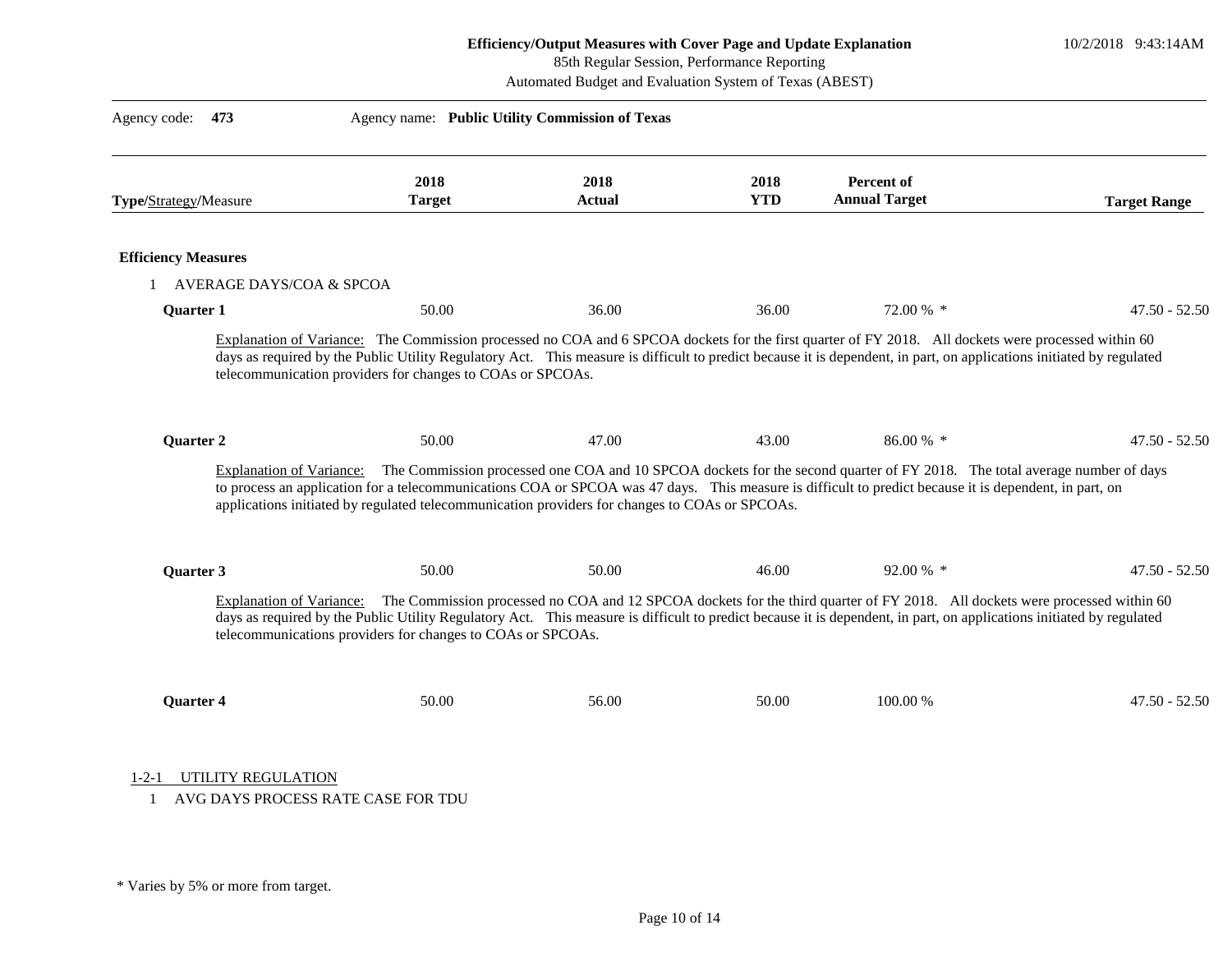10/2/2018 9:43:14AM

85th Regular Session, Performance Reporting

Automated Budget and Evaluation System of Texas (ABEST)

| Type/Strategy/Measure      |                                 | 2018<br><b>Target</b>                                                                                                                                                                                                         | 2018<br>Actual | 2018<br><b>YTD</b> | Percent of<br><b>Annual Target</b>                                                                                                                                        | <b>Target Range</b> |
|----------------------------|---------------------------------|-------------------------------------------------------------------------------------------------------------------------------------------------------------------------------------------------------------------------------|----------------|--------------------|---------------------------------------------------------------------------------------------------------------------------------------------------------------------------|---------------------|
| <b>Efficiency Measures</b> |                                 |                                                                                                                                                                                                                               |                |                    |                                                                                                                                                                           |                     |
|                            |                                 | AVG DAYS PROCESS RATE CASE FOR TDU                                                                                                                                                                                            |                |                    |                                                                                                                                                                           |                     |
| <b>Ouarter 1</b>           |                                 | 200.00                                                                                                                                                                                                                        | 210.00         | 210.00             | 105.00 % *                                                                                                                                                                | $190.00 - 210.00$   |
|                            | <b>Explanation of Variance:</b> |                                                                                                                                                                                                                               |                |                    |                                                                                                                                                                           |                     |
| <b>Quarter 2</b>           |                                 | 200.00                                                                                                                                                                                                                        | 385.00         | 326.00             | 163.00 % *                                                                                                                                                                | $190.00 - 210.00$   |
|                            |                                 | is difficult to predict because it is dependent, in part, on applications initiated by regulated TDUs for changes in rates.<br>200.00                                                                                         | 574.00         | 388.00             | (TDU). There were 2 major electric rate case(s) that fit the definition of a TDU that was/were completed within the second quarter of FY 2018. This measure<br>194.00 % * | $190.00 - 210.00$   |
| Quarter 3                  |                                 |                                                                                                                                                                                                                               |                |                    | This measure reflects the average number of days to complete major electric rate cases for a transmission and distribution utility                                        |                     |
|                            | <b>Explanation of Variance:</b> | (TDU). There were two major electric rate cases that fit the definition of a TDU for the third quarter of FY 2018. Docket No. 48309 was closed within seven<br>applications initiated by regulated TDUs for changes in rates. |                |                    | days of filing under 16 Texas Administrative Code § 22.31; therefore not included. This measure is difficult to predict because it is dependent, in part, on              |                     |
| Quarter 4                  |                                 | 200.00                                                                                                                                                                                                                        | 0.00           | 343.00             | 171.50 % *                                                                                                                                                                | $190.00 - 210.00$   |

\* Varies by 5% or more from target.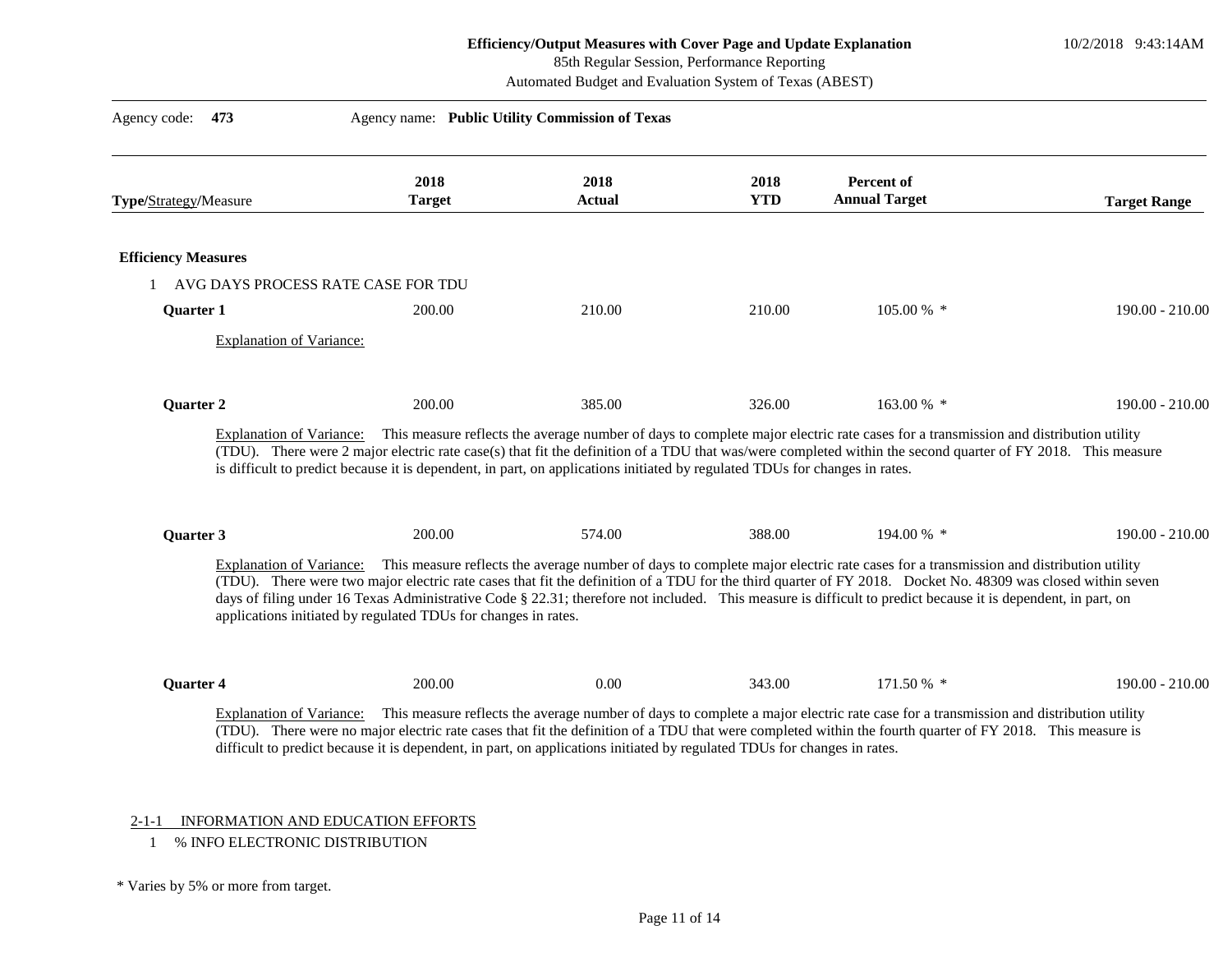10/2/2018 9:43:14AM

| 473<br>Agency code:             | Agency name: Public Utility Commission of Texas                                                                                               |                       |                                                                                                                                 |                                                                                                                                                                        |                     |
|---------------------------------|-----------------------------------------------------------------------------------------------------------------------------------------------|-----------------------|---------------------------------------------------------------------------------------------------------------------------------|------------------------------------------------------------------------------------------------------------------------------------------------------------------------|---------------------|
| Type/Strategy/Measure           | 2018<br><b>Target</b>                                                                                                                         | 2018<br><b>Actual</b> | 2018<br><b>YTD</b>                                                                                                              | Percent of<br><b>Annual Target</b>                                                                                                                                     | <b>Target Range</b> |
| <b>Efficiency Measures</b>      |                                                                                                                                               |                       |                                                                                                                                 |                                                                                                                                                                        |                     |
| % INFO ELECTRONIC DISTRIBUTION  |                                                                                                                                               |                       |                                                                                                                                 |                                                                                                                                                                        |                     |
| Quarter 1                       | 88.00 %                                                                                                                                       | 96.73 %               | 96.73 %                                                                                                                         | 109.92 % *                                                                                                                                                             | $83.60 - 92.40$     |
| Quarter 2                       | 88.00 %<br>Higher web site hits and fewer distribution of hard copy products resulted in significantly exceeding the target for this measure. | 98.36%                | 97.51 %                                                                                                                         | 110.81%<br>Explanation of Variance: Less education outreach events in the winter months in the second quarter resulted in fewer hard copy materials being distributed. | $83.60 - 92.40$     |
| Quarter 3                       | 88.00 %                                                                                                                                       | 94.28 %               | 96.20 %                                                                                                                         | $109.32\%$ *                                                                                                                                                           | $83.60 - 92.40$     |
| <b>Explanation of Variance:</b> | site hits despite the increased distribution of hard copy products resulted in significantly exceeding the target for this measure.           |                       |                                                                                                                                 | Increased outreach events in the spring months in the third quarter resulted in more hard copy materials being distributed. Higher web                                 |                     |
| Quarter 4                       | 88.00 %                                                                                                                                       | 96.54 %               | 96.32 %                                                                                                                         | 109.45 % *                                                                                                                                                             | $83.60 - 92.40$     |
|                                 |                                                                                                                                               |                       | Numerous outreach efforts throughout this quarter resulted in increased website traffic. This assisted in helping us exceed the |                                                                                                                                                                        |                     |

1 AVERAGE DAYS: CONCLUDE COMPLAINTS

\* Varies by 5% or more from target.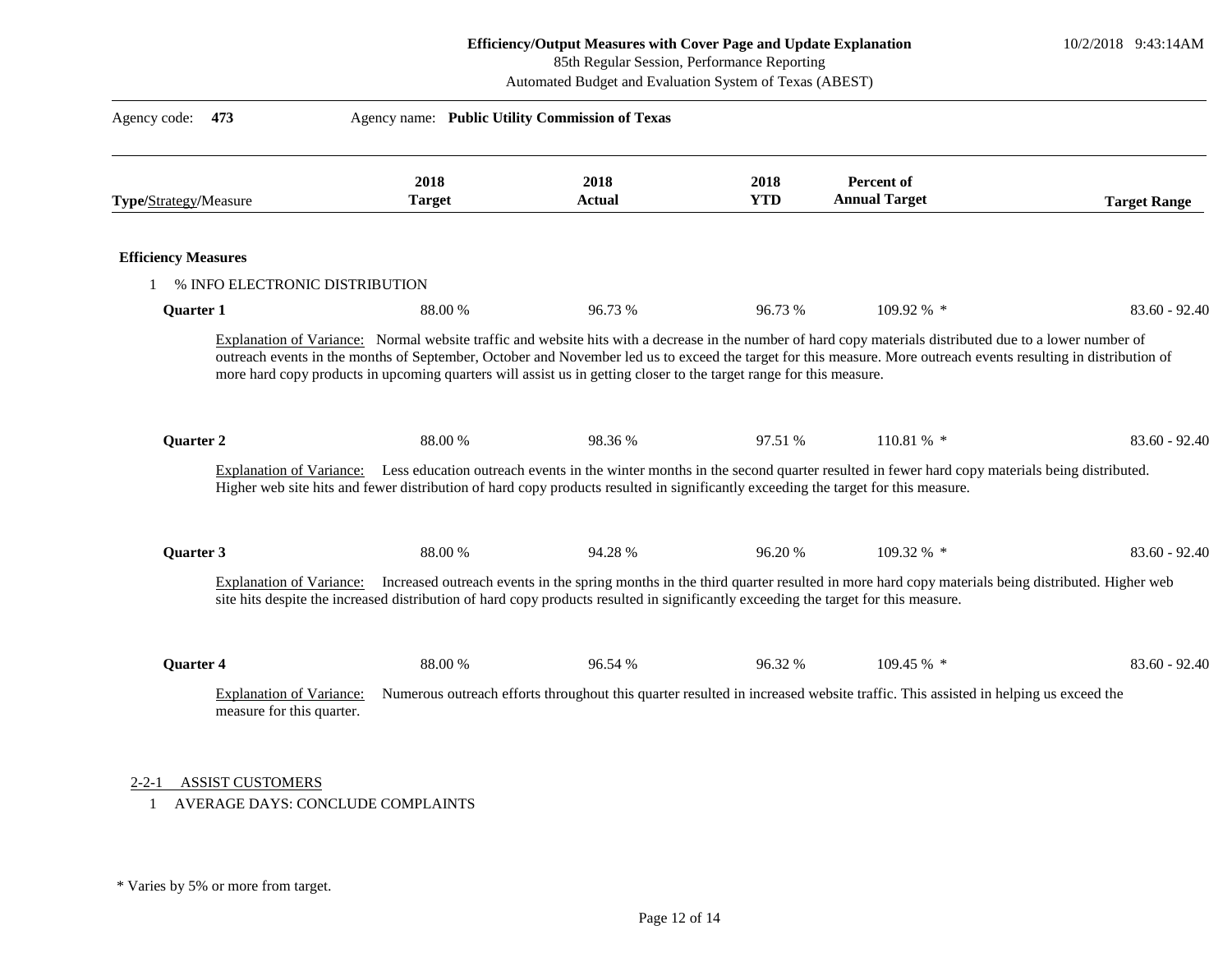10/2/2018 9:43:14AM

85th Regular Session, Performance Reporting

| Agency code:               | 473      | Agency name: Public Utility Commission of Texas                                                                                                                                                                                                                                                                                                                                                                                                                                                                                                                                                                                                                                                                                                                                                                          |                       |                    |                                           |                     |
|----------------------------|----------|--------------------------------------------------------------------------------------------------------------------------------------------------------------------------------------------------------------------------------------------------------------------------------------------------------------------------------------------------------------------------------------------------------------------------------------------------------------------------------------------------------------------------------------------------------------------------------------------------------------------------------------------------------------------------------------------------------------------------------------------------------------------------------------------------------------------------|-----------------------|--------------------|-------------------------------------------|---------------------|
| Type/Strategy/Measure      |          | 2018<br><b>Target</b>                                                                                                                                                                                                                                                                                                                                                                                                                                                                                                                                                                                                                                                                                                                                                                                                    | 2018<br><b>Actual</b> | 2018<br><b>YTD</b> | <b>Percent of</b><br><b>Annual Target</b> | <b>Target Range</b> |
| <b>Efficiency Measures</b> |          |                                                                                                                                                                                                                                                                                                                                                                                                                                                                                                                                                                                                                                                                                                                                                                                                                          |                       |                    |                                           |                     |
|                            |          | AVERAGE DAYS: CONCLUDE COMPLAINTS                                                                                                                                                                                                                                                                                                                                                                                                                                                                                                                                                                                                                                                                                                                                                                                        |                       |                    |                                           |                     |
| Quarter 1                  |          | 15.00                                                                                                                                                                                                                                                                                                                                                                                                                                                                                                                                                                                                                                                                                                                                                                                                                    | 18.00                 | 18.00              | 120.00 % *                                | $14.25 - 15.75$     |
|                            | 21 days. | respond to complaints that are forwarded to them by the Commission. The PUC continues to work with the service providers to improve their understanding of<br>the process and to develop good working relationships. Quality checks are performed on the entered data and concluded complaints are periodically audited to<br>ensure the complaint file data is complete and accurate. These activities contribute to strengthening the knowledge base and performance of staff who readily<br>engage in educating customers and investigating complaints. PUC Subst Rule 25.30(a) requires the complainant to be advised of the complaint resolution within                                                                                                                                                             |                       |                    |                                           |                     |
| Quarter 2                  |          | 15.00                                                                                                                                                                                                                                                                                                                                                                                                                                                                                                                                                                                                                                                                                                                                                                                                                    | 19.00                 | 19.00              | 126.67 % *                                | $14.25 - 15.75$     |
|                            | 21 days. | Explanation of Variance: The agency's performance for this measure is dependent, in part, on how quickly electric, telephone and water service providers<br>respond to complaints that are forwarded to them by the Commission. The PUC continues to work with the service providers to improve their understanding of<br>the process and to develop good working relationships. Quality checks are performed on the entered data and concluded complaints are periodically audited to<br>ensure the complaint file data is complete and accurate. These activities contribute to strengthening the knowledge base and performance of staff who readily<br>engage in educating customers and investigating complaints. PUC Subst Rule 25.30(a) requires the complainant to be advised of the complaint resolution within |                       |                    |                                           |                     |
| Quarter 3                  |          | 15.00                                                                                                                                                                                                                                                                                                                                                                                                                                                                                                                                                                                                                                                                                                                                                                                                                    | 19.00                 | 18.66              | 124.40 % *                                | $14.25 - 15.75$     |
|                            | 21 days. | Explanation of Variance: The agency's performance for this measure is dependent, in part, on how quickly electric, telephone and water service providers<br>respond to complaints that are forwarded to them by the Commission. The PUC continues to work with the service providers to improve their understanding of<br>the process and to develop good working relationships. Quality checks are performed on the entered data and concluded complaints are periodically audited to<br>ensure the complaint file data is complete and accurate. These activities contribute to strengthening the knowledge base and performance of staff who readily<br>engage in educating customers and investigating complaints. PUC Subst Rule 25.30(a) requires the complainant to be advised of the complaint resolution within |                       |                    |                                           |                     |